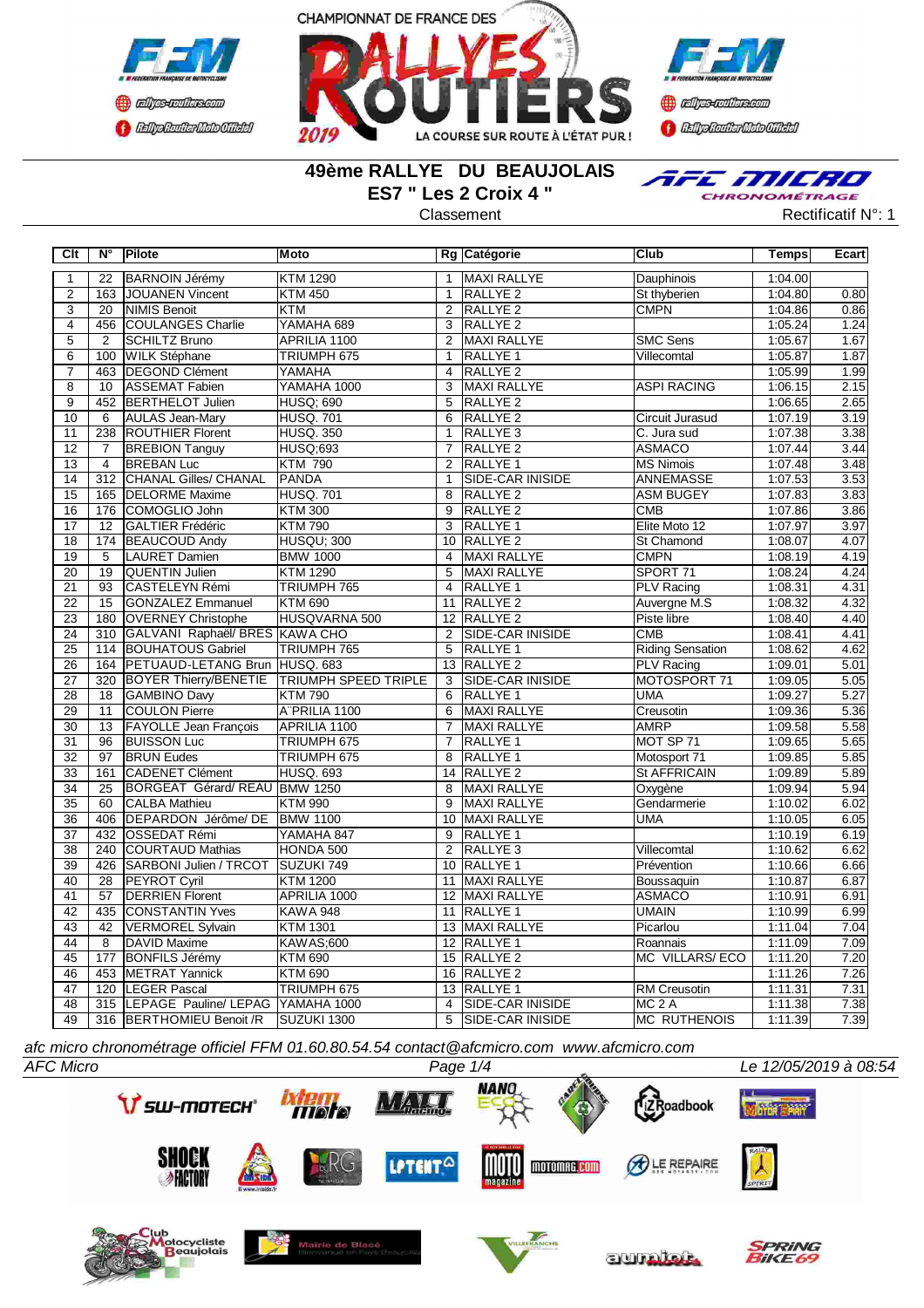





49ème RALLYE DU BEAUJOLAIS ES7 " Les 2 Croix 4 "



| Clt             | $N^{\circ}$      | Pilote                           | <b>Moto</b>        |                 | Rg Catégorie            | Club                   | Temps   | Ecart |
|-----------------|------------------|----------------------------------|--------------------|-----------------|-------------------------|------------------------|---------|-------|
| 50              | 434              | GUERRIN Jérémy                   | TRIUMPH 678        |                 | 14 RALLYE 1             |                        | 1:11.54 | 7.54  |
| 51              | $\overline{17}$  | <b>FELICELLI Paul-Francois</b>   | SUZUKI 1000        |                 | 14 MAXI RALLYE          | <b>JMP Racing</b>      | 1:11.56 | 7.56  |
| 52              | 99               | <b>DEVILLARD Mathieu</b>         | TRIUMPH 765        | 15              | <b>RALLYE 1</b>         | SPORT 71               | 1:11.63 | 7.63  |
| 53              | 94               | <b>LARUE Gilles</b>              | YAMAHA 850         | 16              | <b>RALLYE 1</b>         | <b>CAROLE MC</b>       | 1:11.80 | 7.80  |
| 54              | 41               | <b>JOZON Luc / HOUWINK</b>       | YAMAHA MT10        | 15              | <b>MAXI RALLYE</b>      | Sport 71               | 1:12.11 | 8.11  |
| 55              | 322              | <b>CAPDEVILLE Vincent/LA</b>     | CHODA 1300         | 6               | SIDE-CAR INISIDE        | <b>LMAP</b>            | 1:12.23 | 8.23  |
| 56              | 47               | KOELBLEN Marc                    | <b>KTM 990</b>     | 16              | <b>MAXI RALLYE</b>      | <b>DRAC</b>            | 1:12.32 | 8.32  |
| 57              | 113              | GROSSE Johann                    | YAMAHA 850         | 17              | RALLYE <sub>1</sub>     | Moto team 95           | 1:12.41 | 8.41  |
| 58              | 465              | <b>DEBIZE Grégory</b>            | HONDA 500          | 17              | <b>RALLYE 2</b>         |                        | 1:12.43 | 8.43  |
| 59              | 420              | <b>BERNARD Thibaut</b>           | YAMAHA 850         | 18              | RALLYE <sub>1</sub>     | <b>UMA</b>             | 1:12.60 | 8.60  |
| 60              | 124              | <b>CHAPAS Tom</b>                | YAMAHA750          | 19              | <b>RALLYE 1</b>         | <b>MC BESANCON</b>     | 1:12.65 | 8.65  |
| 61              | 54               | <b>DEBURCK Philippe</b>          | <b>KTM 1050</b>    | 17              | MAXI RALLYE             | <b>VERRIERES</b>       | 1:12.93 | 8.93  |
| 62              | 425              | <b>AULAS Cyril</b>               | <b>KTM 939</b>     | $\overline{20}$ | <b>RALLYE 1</b>         |                        | 1:13.11 | 9.11  |
| 63              | 16               | MENERET Florian                  | APRILIA 1100       | 18              | MAXI RALLYE             | UM AIN                 | 1:13.19 | 9.19  |
| 64              | 105              | SIMONNET Hervé                   | YAMAHA 850         | 21              | RALLYE 1                | <b>CORRC</b>           | 1:13.25 | 9.25  |
| 65              | 424              | <b>BOISSERIE Philippe</b>        | APRILIA 1100       | 19              | <b>MAXI RALLYE</b>      |                        | 1:13.29 | 9.29  |
| 66              | 43               | <b>PICHAT Yoann</b>              | <b>KTM 1301</b>    | 20              | <b>MAXI RALLYE</b>      | <b>RAMP</b>            | 1:13.31 | 9.31  |
| 67              | 457              | <b>COMBES Emmanuel</b>           | <b>KTM 690</b>     | 18              | <b>RALLYE 2</b>         | Oxygène                | 1:13.42 | 9.42  |
| 68              | 296              | <b>PIGEAT Richard</b>            | DUCATI 900         | $\mathbf{1}$    | <b>CLASSIQUES</b>       | Creusotin              | 1:13.46 | 9.46  |
| 69              | 290              | DAVAL Johan                      | HONDA 600          | $\overline{2}$  | <b>CLASSIQUES</b>       | <b>DRAC</b>            | 1:13.46 | 9.46  |
| $\overline{70}$ | 116              | <b>DEWAS Albert</b>              | HONDA 800          | 22              | <b>RALLYE 1</b>         | <b>MC VILLECOMTAL</b>  | 1:13.49 | 9.49  |
| $\overline{71}$ | $\overline{123}$ | MOREAU Loane                     | TRIUMPH 675        | $\overline{23}$ | <b>RALLYE 1</b>         | Armagnac               | 1:13.68 | 9.68  |
| $\overline{72}$ | 241              | <b>GROLAND Raphaël</b>           | HONDA 500          | 3               | RALLYE <sub>3</sub>     | <b>TEAM 6 AVENUE</b>   | 1:13.89 | 9.89  |
| 73              | 450              | MICHEL J.Christian               | <b>KTM 690</b>     | 19              | <b>RALLYE 2</b>         | <b>UMA</b>             | 1:13.98 | 9.98  |
| $\overline{74}$ | 404              | DOUX Vincent                     | APRILLA 1000 RSV   | 21              | <b>MAXI RALLYE</b>      |                        | 1:14.13 | 10.13 |
| 75              | 410              | <b>ROUX Nicolas</b>              | <b>KTM 1290</b>    | 22              | <b>MAXI RALLYE</b>      | <b>CMB</b>             | 1:14.23 | 10.23 |
| 76              | 400              | <b>TERRIER Laurent</b>           | YAMAHA 1000        | 23              | <b>MAXI RALLYE</b>      |                        | 1:14.28 | 10.28 |
| $\overline{77}$ | 306              | <b>MARTIN Alexandre</b>          | 900 BR             | $\overline{3}$  | <b>CLASSIQUES</b>       | <b>MC VILLARS</b>      | 1:14.30 | 10.30 |
| 78              | 91               | <b>GRATIOT Caroline</b>          | HONDA 600          | 24              | <b>RALLYE 1</b>         | <b>ASPI RACING</b>     | 1:14.34 | 10.34 |
| 79              | 403              | <b>CHOULIER Cédric</b>           | HONDA 998          | $\overline{24}$ | <b>MAXI RALLYE</b>      |                        | 1:14.42 | 10.42 |
| 80              | $\overline{33}$  | <b>GRANDJEAN Jacques</b>         | SUZUKI 1000        | 25              | <b>MAXI RALLYE</b>      | DUC;CL;FR;             | 1:14.54 | 10.54 |
| 81              | 430              | RIZZO Jérémy                     | YAMAHA             | 25              | RALLYE 1                |                        | 1:14.60 | 10.60 |
| 82              | $\overline{21}$  | <b>MAUREL</b> Eric               | APRILIA 1000       | 26              | MAXI RALLYE             | Sénas Durance          | 1:15.04 | 11.04 |
| 83              | 428              | <b>BARTOLO Cédric</b>            | TRIUMPH 660        | 26              | RALLYE 1                |                        | 1:15.04 | 11.04 |
| 84              |                  | 162 DUPUIS Valéryane             | <b>KAWA 650</b>    | 20              | <b>RALLYE 2</b>         | DRAC                   | 1:15.06 | 11.06 |
| 85              | 168              | <b>STEPHAN Pierre</b>            | <b>KTM 690</b>     | 21              | RALLYE <sub>2</sub>     | <b>MC FLEUR DE LYS</b> | 1:15.11 | 11.11 |
| 86              | 293              | <b>DURIS Jean-Luc</b>            | HONDA 900          | 4               | <b>CLASSIQUES</b>       | <b>ACTIVBIKE</b>       | 1:15.33 | 11.33 |
| 87              | 244              | <b>PARUSSINI Rudy</b>            | <b>HUSQ. 350</b>   | 4               | RALLYE <sub>3</sub>     | <b>St Chamond</b>      | 1:15.49 | 11.49 |
| 88              | 104              | <b>PREUDHOMME</b> Benjami        | SUZUKI 750         | 27              | <b>RALLYE 1</b>         | <b>Circuit Carole</b>  | 1:15.66 | 11.66 |
| 89              | 101              | <b>BACCA Ricardo</b>             | SUZUKI 750         | 28              | <b>RALLYE 1</b>         | passion Vitesse        | 1:15.67 | 11.67 |
| 90              | $\overline{317}$ | <b>BACON Franck/CHOPAR</b>       | <b>KTM CH.1190</b> | $\overline{7}$  | <b>SIDE-CAR INISIDE</b> | Creusotin              | 1:15.81 | 11.81 |
| 91              | 235              | JARNAC Thomas                    | <b>KTM 373</b>     | 5               | RALLYE 3                | <b>DUCATI CLUB</b>     | 1:16.47 | 12.47 |
| 92              | 416              | <b>BAUDIN Guilhem</b>            | <b>KTM990</b>      | 27              | MAXI RALLYE             |                        | 1:16.86 | 12.86 |
| 93              | 402              | <b>FORNI Mathieu</b>             | <b>TRIUM. 955</b>  | 28              | MAXI RALLYE             |                        | 1:16.87 | 12.87 |
| 94              | 175              | <b>CAILLOT Eric</b>              | YAMAHA 689         | 22              | RALLYE 2                | RM Creusotin           | 1:16.92 | 12.92 |
| 95              | 329              | CHOIN A./ BORDAS Patr CHODA 1000 |                    | 8               | SIDE-CAR INISIDE        | <b>UM AUBE</b>         | 1:17.05 | 13.05 |
| 96              | 109              | <b>FRANCOIS Nicolas</b>          | HONDA 600          | 29              | RALLYE 1                | <b>GREZAC</b>          | 1:17.20 | 13.20 |
| 97              | 292              | <b>FORTIN Eric</b>               | <b>BMW 1000</b>    | 5               | <b>CLASSIQUES</b>       | <b>MOTO NATURE D'</b>  | 1:17.27 | 13.27 |
| 98              | 309              | HAULTCOEUR Thibaud               | HONDA 750          | $\overline{6}$  | <b>CLASSIQUES</b>       | Chablis M. Verte       | 1:17.67 | 13.67 |

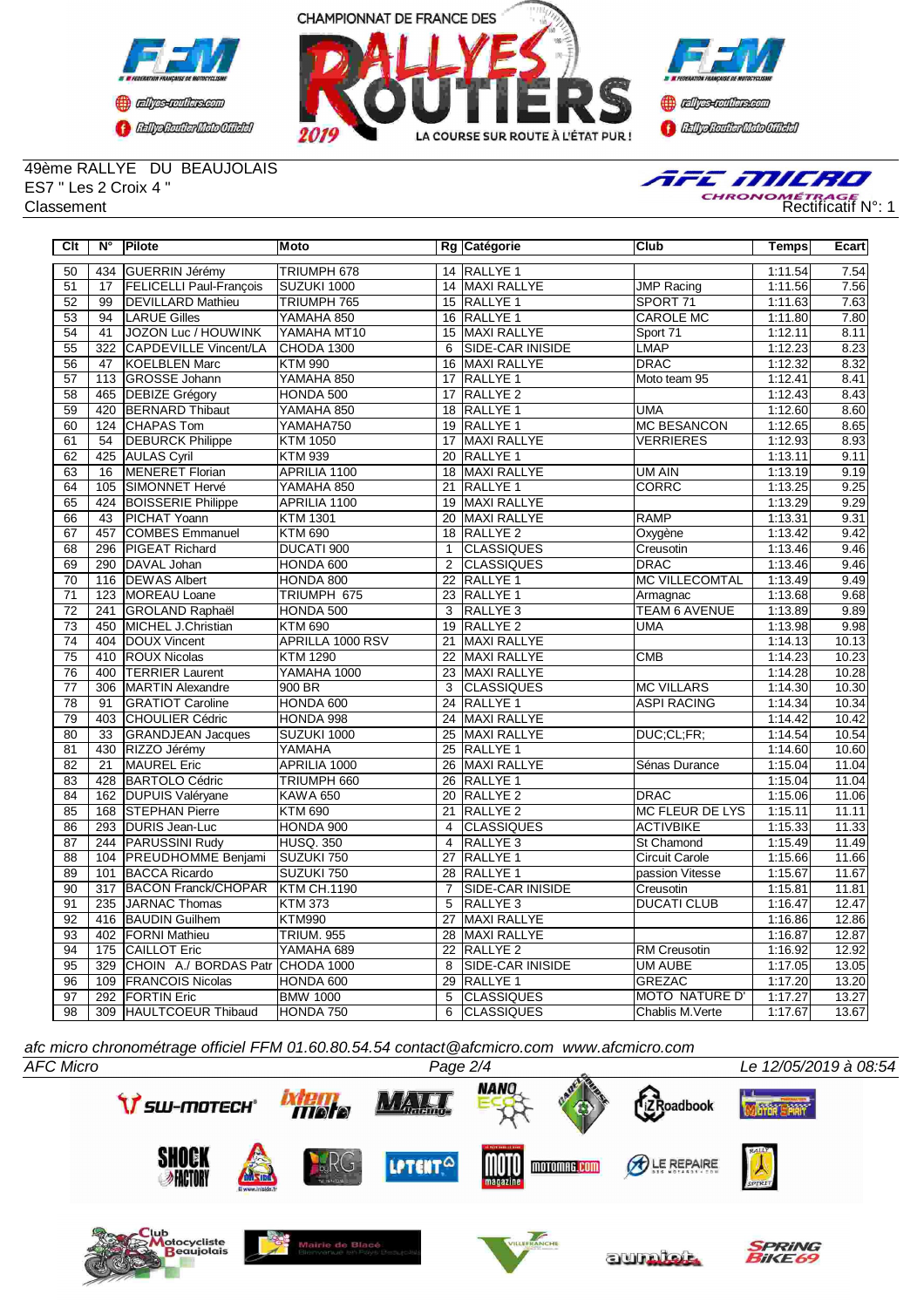





49ème RALLYE DU BEAUJOLAIS ES7 " Les 2 Croix 4 "



| Clt              | $\overline{\mathsf{N}^{\circ}}$ | Pilote                         | Moto                 |                 | Rg Catégorie            | Club                  | <b>Temps</b> | Ecart |
|------------------|---------------------------------|--------------------------------|----------------------|-----------------|-------------------------|-----------------------|--------------|-------|
| 99               | 409                             | <b>OLSCHEWSKI William</b>      | <b>BMW 1000</b>      | 29              | <b>MAXI RALLYE</b>      |                       | 1:17.71      | 13.71 |
| 100              | 107                             | MATHIEU Sylvain                | SUZUKI 750           | 30              | <b>RALLYE 1</b>         | <b>MOTOSPORT 71</b>   | 1:17.73      | 13.73 |
| 101              |                                 | 172 SCHMUCK Patrick            | YAMAHA 530           |                 | 23 RALLYE 2             | <b>UM Marne</b>       | 1:17.94      | 13.94 |
| 102              | 130                             | BAUMGARTNER Jérôme             | YAMAHA 847           | 31              | <b>RALLYE 1</b>         | Passion Vitesse       | 1:17.95      | 13.95 |
| 103              |                                 | 473 BERGER Aymeric             | <b>APRILIA 125</b>   | 6               | RALLYE <sub>3</sub>     |                       | 1:18.40      | 14.40 |
| 104              |                                 | 167 MOLINET Denis              | <b>KAWA 650</b>      | 24              | <b>RALLYE 2</b>         | MC Dauphinois         | 1:18.45      | 14.45 |
| 105              | 493                             | BROUDER Pol/SABOT V CHODA 1300 |                      | 9               | <b>SIDE-CAR INISIDE</b> |                       | 1:18.89      | 14.89 |
| 106              | 233                             | <b>COLLIOT Philippe</b>        | HONDA 500            | $\overline{7}$  | <b>RALLYE 3</b>         | <b>Avenir Moto</b>    | 1:19.27      | 15.27 |
| 107              | 332                             | <b>BOUDIER Christophe/ M</b>   | <b>VOAN 996</b>      | 10              | <b>SIDE-CAR INISIDE</b> | <b>MC PAU ARNOS</b>   | 1:19.34      | 15.34 |
| 108              | 44                              | <b>BASELLO Florent</b>         | HONDA 1000           | 30              | <b>MAXI RALLYE</b>      | <b>CORRC</b>          | 1:19.79      | 15.79 |
| 109              | 303                             | CRESCENZO Sébastien            | HONDA 900            | $\overline{7}$  | <b>CLASSIQUES</b>       | Mot.sport 71          | 1:19.89      | 15.89 |
| 110              | 483                             | <b>GILLARD Quentin</b>         | KAWAS <sub>650</sub> | $\mathbf{1}$    | <b>ANCIENNES</b>        | <b>UMA</b>            | 1:20.01      | 16.01 |
| 111              | 318                             | <b>COUDERC Gilles/COUD</b>     | YAMAHA 1200          | 11              | <b>SIDE-CAR INISIDE</b> | Villecomtal           | 1:20.24      | 16.24 |
| 112              | 115                             | <b>DELACROIX Alain</b>         | TRIUMPH 765          | 32              | <b>RALLYE 1</b>         | <b>STANISLAS MC</b>   | 1:20.25      | 16.25 |
| 113              | 462                             | <b>FELLMANN Eddy</b>           | <b>KTM 690</b>       | $\overline{25}$ | <b>RALLYE 2</b>         |                       | 1:20.41      | 16.41 |
| 114              | 311                             | GUILHOT Frédéric/ FAN          | TRIUMPH 955          | 12              | SIDE-CAR INISIDE        | GUID; VELLAV          | 1:20.70      | 16.70 |
| 115              | $\overline{31}$                 | <b>POTIER Guillaume</b>        | DUCATI 1260          | 31              | <b>MAXI RALLYE</b>      | <b>MS Nimois</b>      | 1:21.38      | 17.38 |
| 116              | 302                             | <b>LETHENET Cyrille</b>        | YAMAHA 240           | 8               | <b>CLASSIQUES</b>       | <b>St CHAMOND</b>     | 1:21.71      | 17.71 |
| $\overline{117}$ | 173                             | <b>MESSEGHEM Christian</b>     | <b>KAWA 650</b>      | 26              | RALLYE <sub>2</sub>     | Comminge              | 1:21.72      | 17.72 |
| 118              | 261                             | <b>COUDURIER Thierry</b>       | YAMAHA 350           | 2               | <b>ANCIENNES</b>        | Arbusigny             | 1:21.73      | 17.73 |
| 119              | 401                             | <b>FONTESSE Sébastien</b>      | <b>KTM 990</b>       | $\overline{32}$ | <b>MAXI RALLYE</b>      |                       | 1:21.86      | 17.86 |
| 120              | 460                             | <b>LECOURT Thibault</b>        | YAMAHA 600           | $\overline{27}$ | <b>RALLYE 2</b>         |                       | 1:22.55      | 18.55 |
| 121              | 169                             | <b>MANEUF Serge</b>            | <b>KTM 640</b>       | 28              | <b>RALLYE 2</b>         | <b>AMS</b>            | 1:23.05      | 19.05 |
| 122              | 234                             | <b>ZABRONIECKA Sylvie</b>      | <b>KTM 390</b>       | 8               | RALLYE <sub>3</sub>     | Avenir Moto           | 1:23.08      | 19.08 |
| $\overline{123}$ | 422                             | <b>FOURNIER Martial</b>        | SUZUKI 750           | 33              | RALLYE <sub>1</sub>     |                       | 1:23.15      | 19.15 |
| 124              | 236                             | CRESCENCIO Pédro               | <b>KAWA 200</b>      | 9               | RALLYE <sub>3</sub>     | <b>ASMACO</b>         | 1:23.34      | 19.34 |
| 125              | 291                             | <b>THEILLAC Thierry</b>        | DUCATI 900           | 9               | <b>CLASSIQUES</b>       | Angoumoisin           | 1:24.53      | 20.53 |
| 126              | $\overline{37}$                 | <b>NOVET Thibaut</b>           | <b>KTM</b>           | 33              | <b>MAXI RALLYE</b>      | Dauphinois            | 1:24.63      | 20.63 |
| 127              | $\overline{30}$                 | MOTTAZ Rémi                    | <b>HONDA 1300</b>    | 34              | <b>MAXI RALLYE</b>      | <b>MBG MOTO</b>       | 1:25.10      | 21.10 |
| 128              | 304                             | MENARD Frédéric                | KAWA KLR 650         | 10              | <b>CLASSIQUES</b>       | <b>TP 55</b>          | 1:25.70      | 21.70 |
| 129              | 472                             | <b>BERGER Yanis</b>            | YAMAHA 125           | 10              | RALLYE <sub>3</sub>     |                       | 1:25.97      | 21.97 |
| 130              | 408                             | <b>TRICOT Roland</b>           | <b>BMW 1200</b>      | 35              | <b>MAXI RALLYE</b>      | Section moto Lille    | 1:26.20      | 22.20 |
| 131              | 58                              | <b>BOURGEOIS Frédéric</b>      | <b>KTM 1290</b>      | 36              | MAXI RALLYE             | <b>IMC Carole</b>     | 1:26.21      | 22.21 |
| 132              | $\overline{55}$                 | <b>LAMOUR Marc</b>             | HONDA 1100           | 37              | <b>MAXI RALLYE</b>      | Val Seine 76          | 1:27.15      | 23.15 |
| 133              | 319                             | GUGLIELMI Séverine / B         | HONDA 829            | 13              | SIDE-CAR INISIDE        | <b>IMC AIX en PRO</b> | 1:27.49      | 23.49 |
| 134              | 413                             | <b>GALEN Jason</b>             | TRIUMPH 1050         | 38              | <b>MAXI RALLYE</b>      |                       | 1:29.97      | 25.97 |
| 135              | 492                             | GILLARD Laurent/GUETT          | SUZUKI 1400          | 14              | <b>SIDE-CAR INISIDE</b> | <b>UMA</b>            | 1:32.34      | 28.34 |
| 136              | 251                             | <b>GERMANIQUE Pascal</b>       | KTM 390 DUKE         | 11              | RALLYE <sub>3</sub>     | <b>MC VERO</b>        | 1:36.10      | 32.10 |
| 137              | 245                             | <b>LEMASSON Julien</b>         | HONDA 500            | $\overline{12}$ | RALLYE <sub>3</sub>     | Oxygène               | 1:38.80      | 34.80 |
| 138              | 262                             | ZABRONIECKA Joël               | <b>KAWA 400</b>      | 3               | <b>ANCIENNES</b>        | <b>Avenir Moto</b>    | 1:39.88      | 35.88 |
| 139              | 476                             | DAVID Isabelle                 | <b>YAM</b> ; 125     |                 | 13 RALLYE 3             | <b>CMPNDA</b>         | 1:48.08      | 44.08 |

## **Non-Partants**

|  |  | 494<br>᠇ | $\cdots$<br>AVILL<br>naud/l | 1000<br>$\sim$<br><b>IACIVI</b><br>____ |  | INISIDE<br>. E<br><b>UAR</b><br>וור |  |  |  |
|--|--|----------|-----------------------------|-----------------------------------------|--|-------------------------------------|--|--|--|
|--|--|----------|-----------------------------|-----------------------------------------|--|-------------------------------------|--|--|--|

# **Sous réserve d'homologation par le jury**